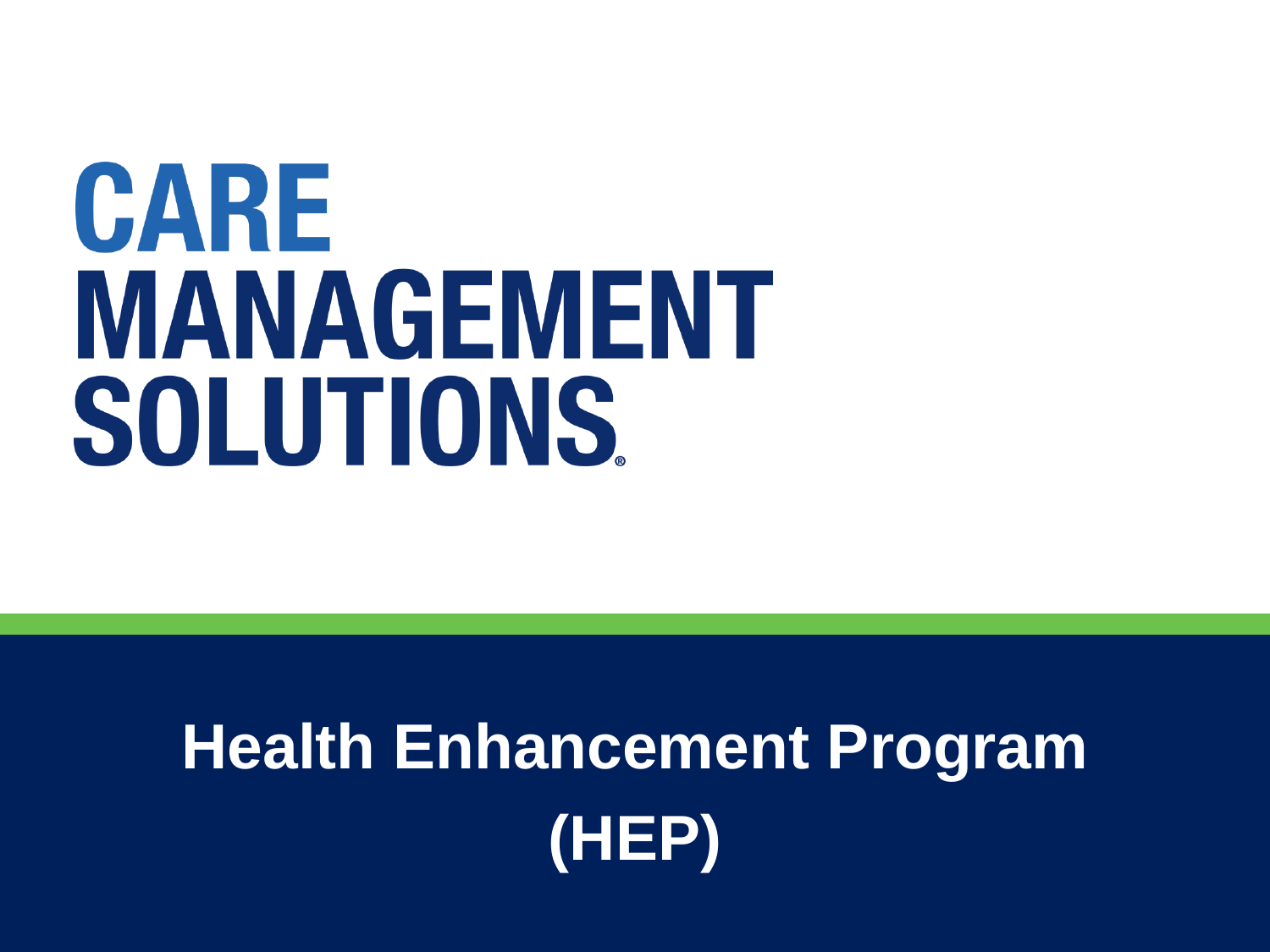### **Welcome to the State of Connecticut Health Enhancement Program**

Care Management Solutions Inc. (CMSI) administers HEP for the State of Connecticut Employees and Municipalities that join the partnership plan.



#### **Purpose of HEP**

To positively impact the overall health of its participants through two components: Preventive Requirements and Chronic Condition Education and Counseling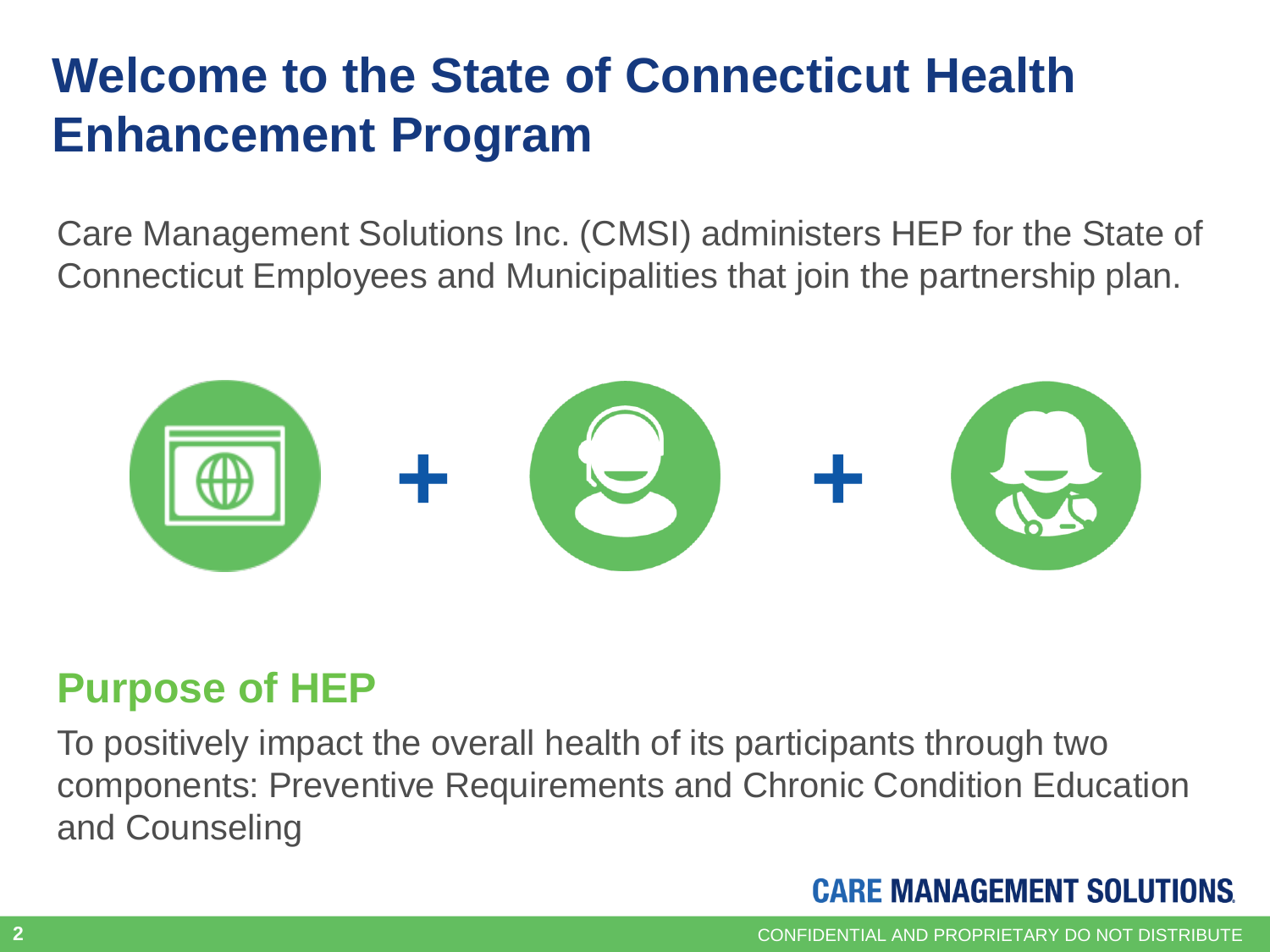### **How HEP Works**

- All requirements and chronic condition education are measured per **calendar year**
- Preventive requirements are determined by **age and gender**
- Chronic conditions are determined through claims and medication history on an individual basis
- All requirements (preventive and chronic education) are to be completed by **December 31** of each year
- If you have joined HEP at any time after **January 1st** of the current year, you will have until the end of the following year to complete your requirements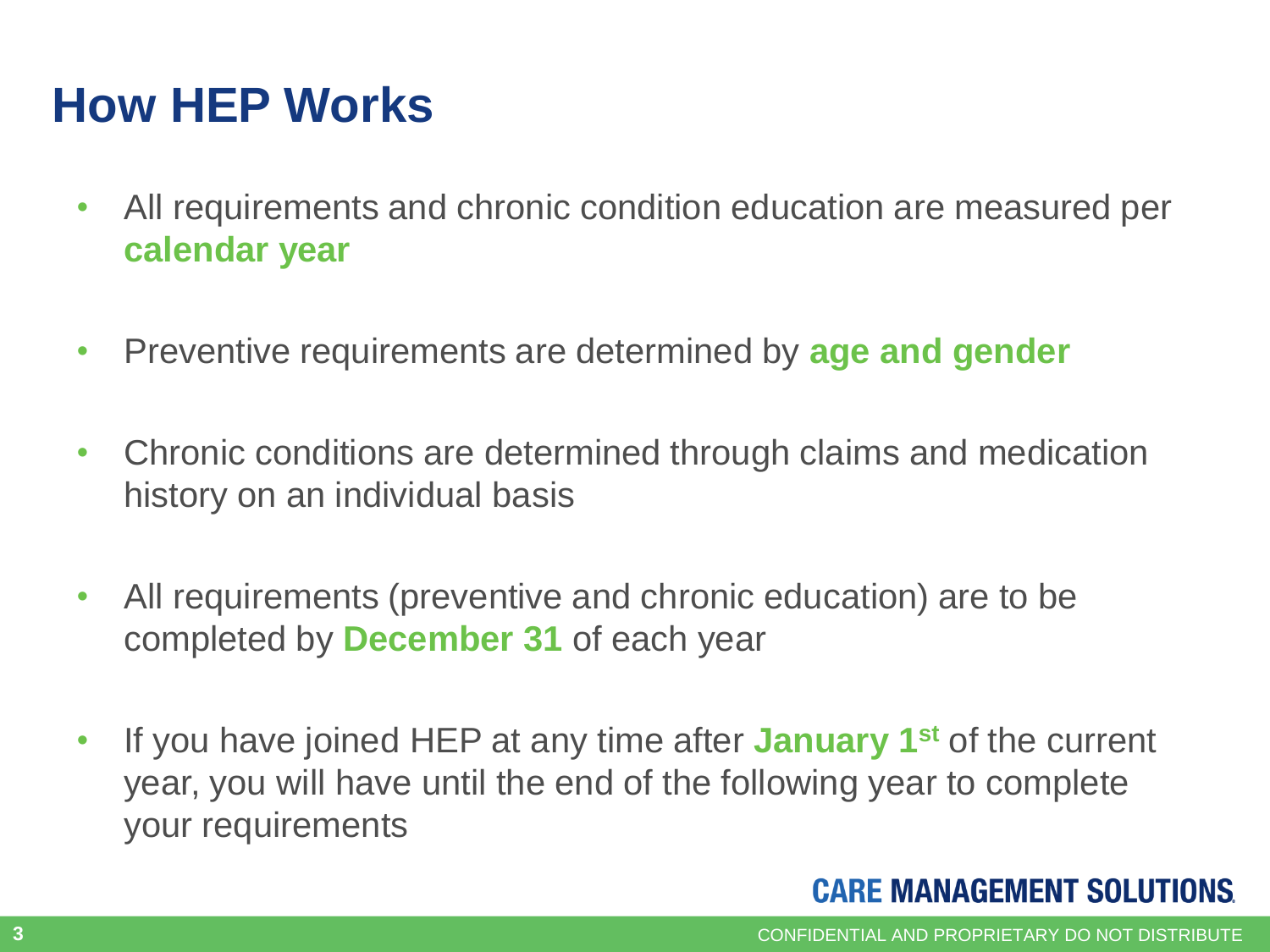### **Preventive RequirementsHEP REQUIREMENTS**

| <b>PREVENTIVE</b>                               | <b>AGE</b> |                        |                          |                        |                                           |                                          |                                                                                                           |
|-------------------------------------------------|------------|------------------------|--------------------------|------------------------|-------------------------------------------|------------------------------------------|-----------------------------------------------------------------------------------------------------------|
| <b>SCREENINGS</b>                               | $0 - 5$    | $6 - 17$               | $18 - 24$                | $25 - 29$              | 30-39                                     | $40 - 49$                                | $50+$                                                                                                     |
| <b>Preventive Visit</b>                         | 1 per year | 1 every<br>other year  | Every 3<br>vears         | Every 3<br>years       | Every 3<br>years                          | Every 2<br>vears                         | Every year                                                                                                |
| <b>Vision Exam</b>                              | N/A        | N/A                    | Every 7<br>vears         | Every 7<br>years       | Every 7<br>vears                          | Every 4<br>vears                         | 50-64: Every 3 years<br>65+: Every 2 years                                                                |
| Dental Cleanings*                               | N/A        | At least 1<br>per year | At least 1<br>per year   | At least 1<br>per year | At least 1<br>per year                    | At least 1<br>per year                   | At least 1<br>per year                                                                                    |
| <b>Cholesterol Screening</b>                    | N/A        | N/A                    | Every 5<br>years $(20+)$ | Every 5<br>years       | Every 5<br>vears                          | Every 5<br>years                         | Every 2<br>vears                                                                                          |
| <b>Breast Cancer Screening</b><br>(Mammogram)   | N/A        | N/A                    | N/A                      | N/A                    | 1 screening<br>between age<br>$35 - 39**$ | <b>As</b><br>recommended<br>by physician | As<br>recommended<br>by physician                                                                         |
| <b>Cervical Cancer Screening</b><br>(Pap Smear) | N/A        | N/A                    | Every 3<br>years $(21+)$ | Every 3<br>years       | Every 3<br>vears                          | Every 3<br>vears                         | Every 3 years<br>to age $65$                                                                              |
| <b>Colorectal Cancer Screening</b>              | N/A        | N/A                    | N/A                      | N/A                    | N/A                                       | N/A                                      | Colonoscopy every<br>10 years, Annual<br>FIT/FOBT to age<br>75 or Cologuard<br>screening every 3<br>vears |

For those with a chronic condition: The household must meet all preventive and chronic requirements to be compliant.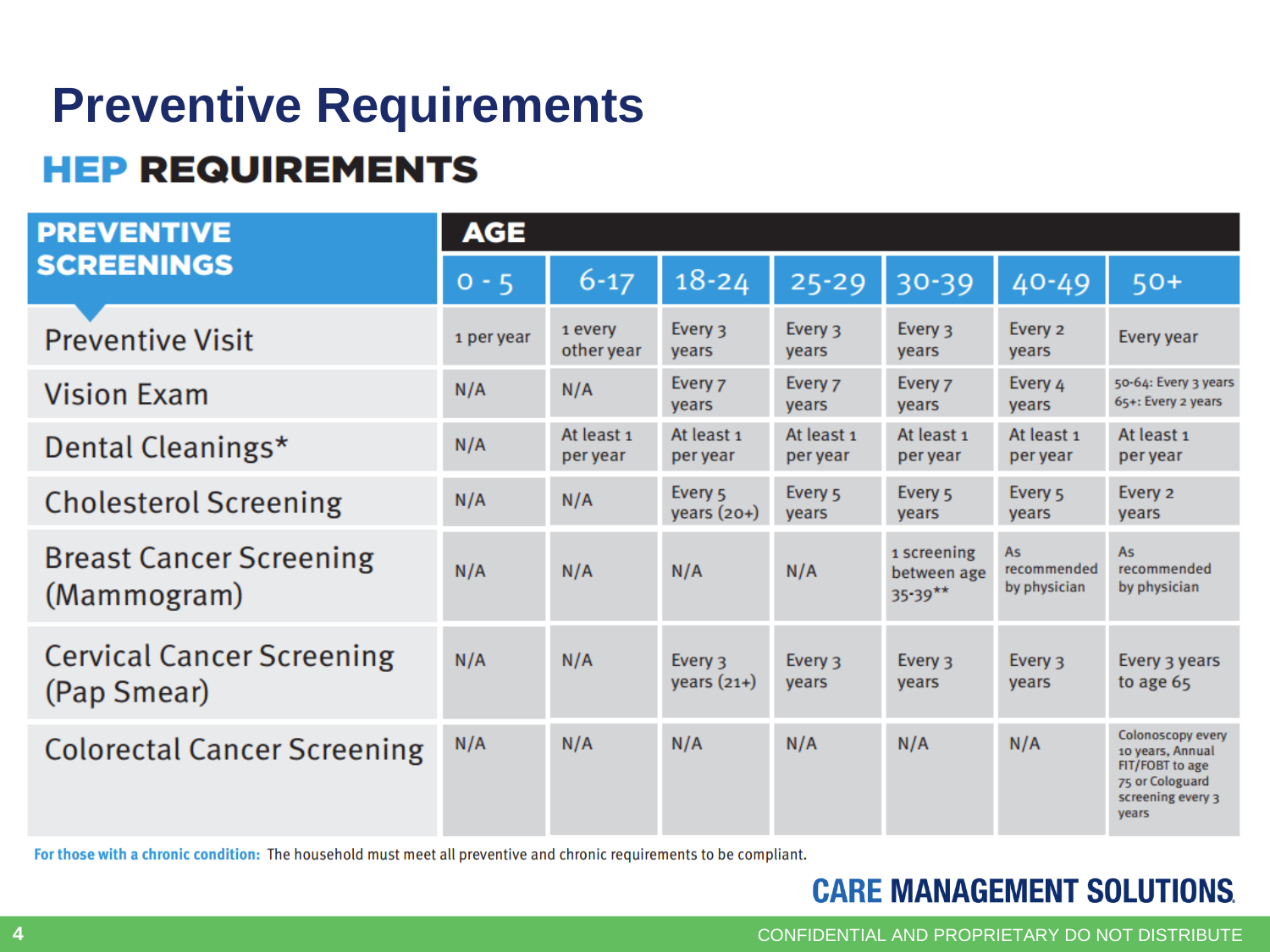### **Chronic Condition Education and Counseling**

The HEP program requires participants who have been identified with one or more of the following chronic conditions to complete annual educational requirements related to their disease, as well as accept a call from a CMSI registered nurse if one should reach out:

- Diabetes (Type 1 or 2)
- Asthma
- COPD
- Heart Disease/Heart Failure
- Hyperlipidemia
- Hypertension

All educational materials can be found at **CTHEP.com**

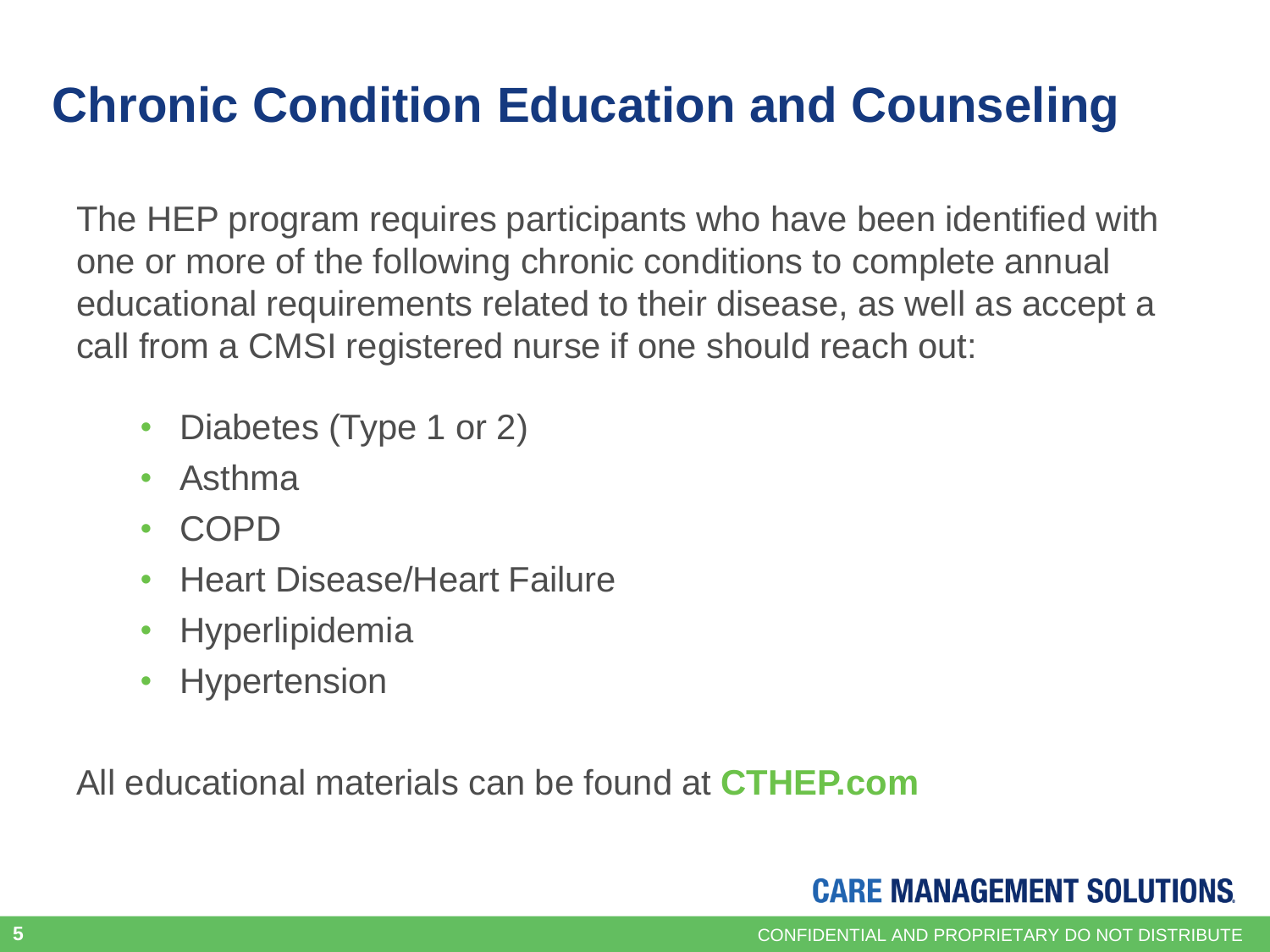### **Benefits of HEP**

**HEP** does not only benefit your health, it also rewards employees and their dependents with a number of financial benefits by remaining compliant with the program:

- Lower premium payments Non-HEP employees pay an additional **\$100 per month in premium**
- Lower out-of-pocket expenses Non-HEP employees pay **annual \$350 individual/\$1,400 family** in-network medical deductible
- Office visit co-pays are **waived** for anything related to the chronic conditions
- **Lower to \$0 co-pays** for medications used to treat any of the chronic conditions mentioned earlier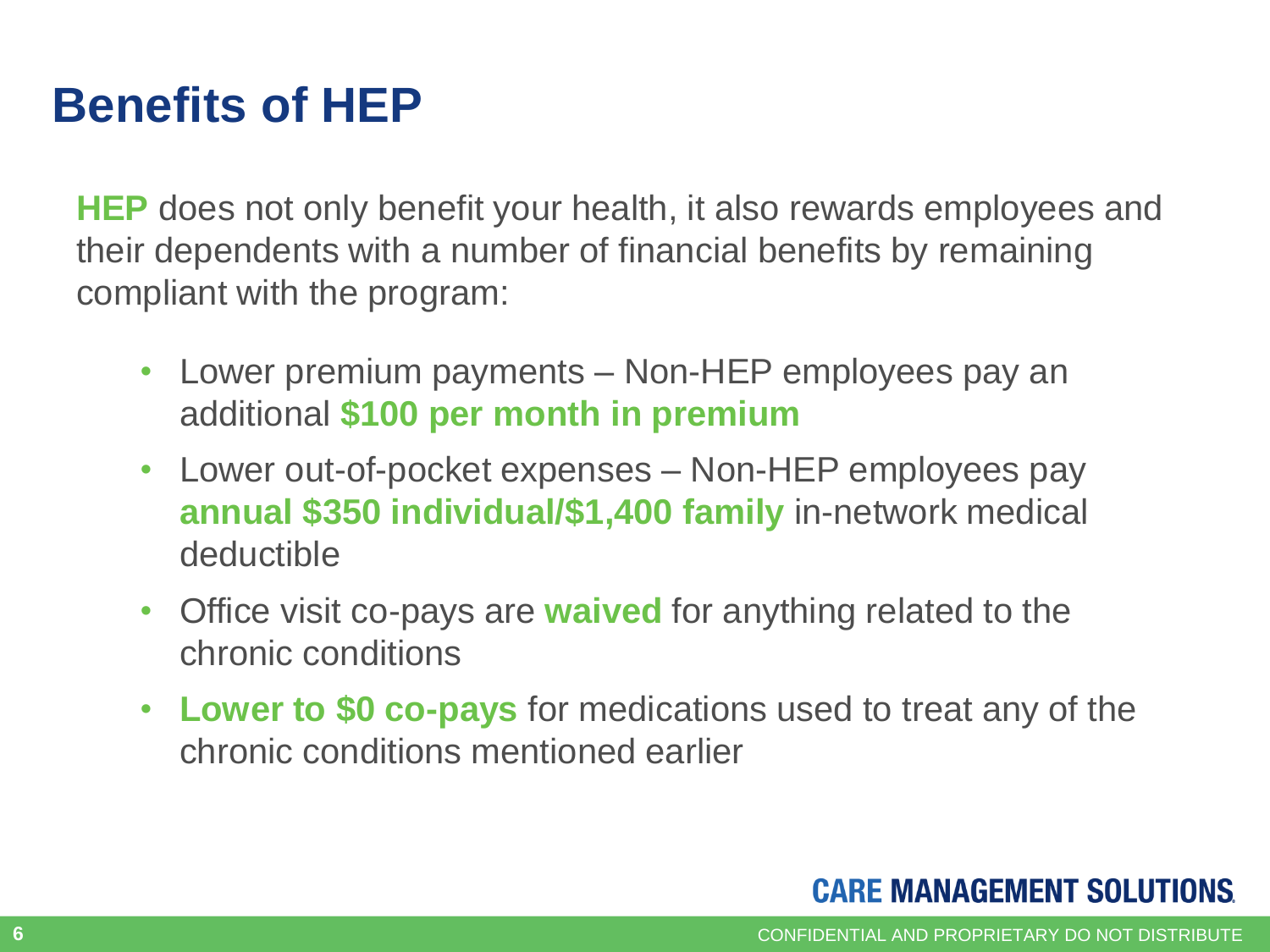## **Visit CTHEP.com to Create Your Online Account**



CONFIDENTIAL AND PROPRIETARY DO NOT DISTRIBUTE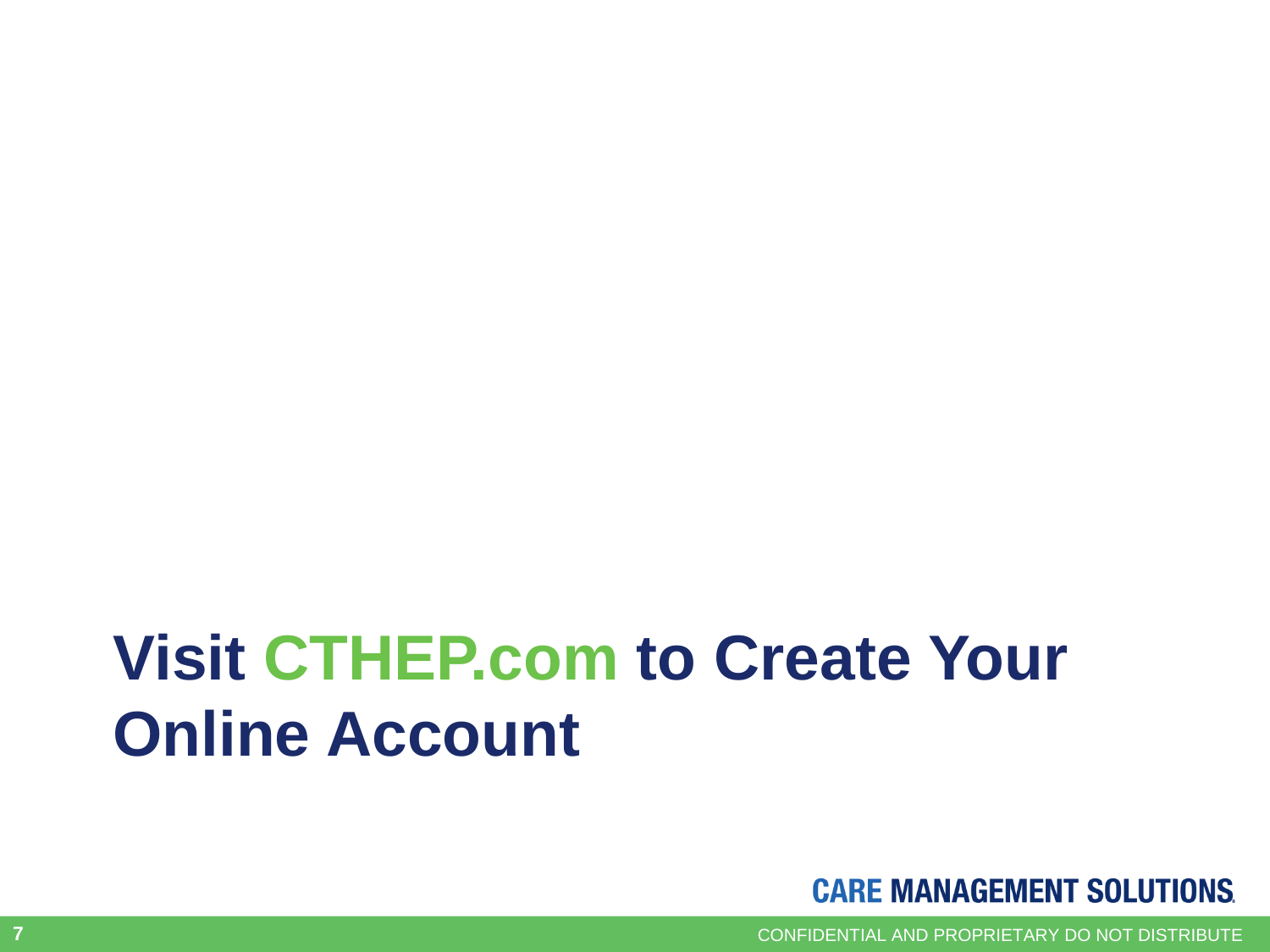### **Register Online**

#### **HEALTH ENHANCEMENT PROGRAM (HEP)**

CONNECTICUT AND CARE MANAGEMENT SOLUTIONS -- A CONNECTICARE

Welcome to the State of Connecticut Health

- Online portal access will be available approximately **one month**  after your effective date
- You can access information using the links below the login screen before you register
- Register at **CTHEP.com**

| Enhancement<br>Program                                                                             |
|----------------------------------------------------------------------------------------------------|
| <b>Create Account</b>                                                                              |
| <b>Please Note</b> Employee, spouse and<br>dependents over age 18 must create their<br>own account |
| Username                                                                                           |
| Password                                                                                           |
|                                                                                                    |
| Login                                                                                              |
| I forgot my username I forgot my password                                                          |

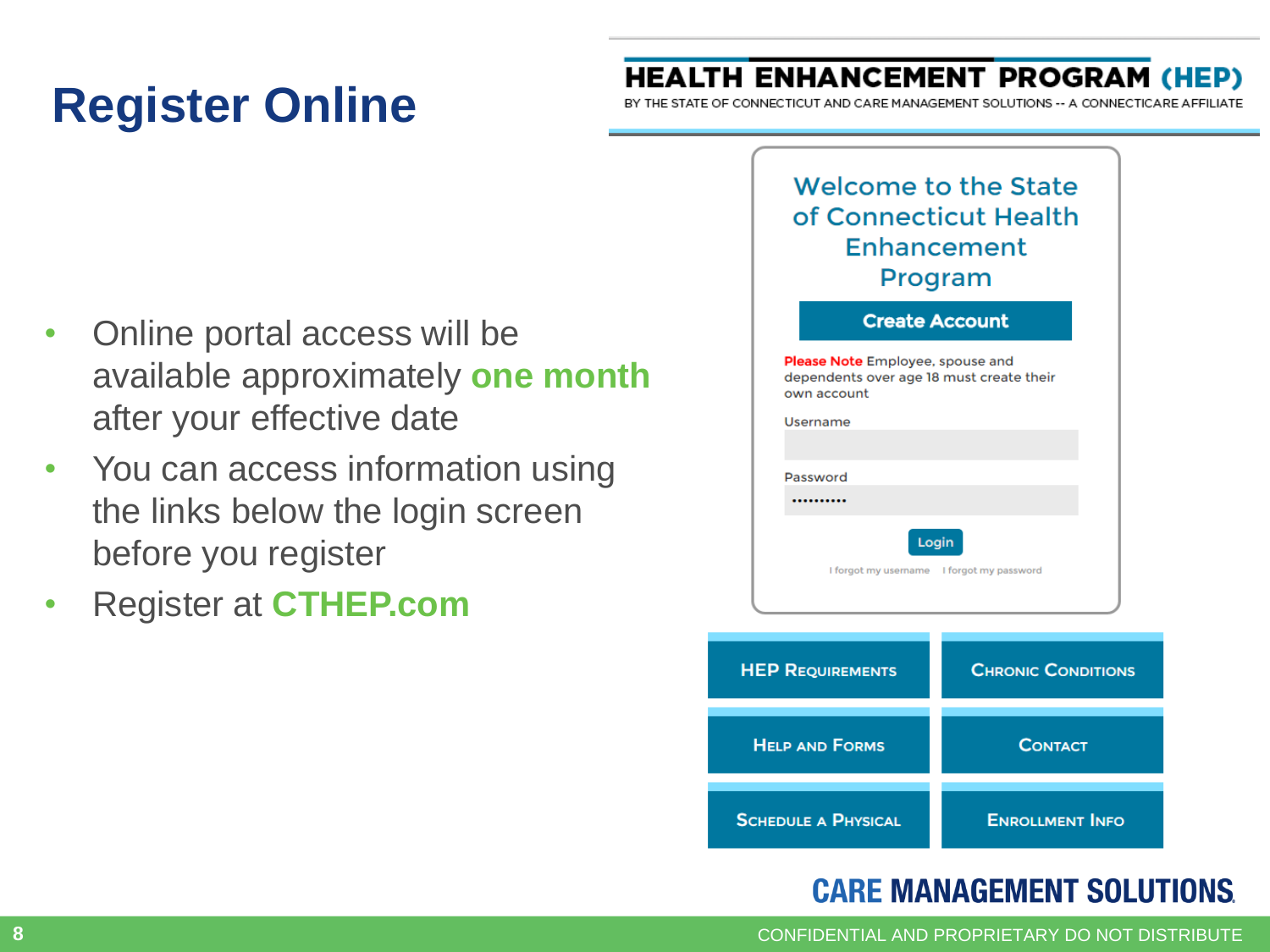### **Help, Forms & Contacts**

- Under **Help, Forms & Contacts**  you can locate the Physician Notification Form. This form should be used when a service was preformed prior to joining your new plan.
- Please have your physician fill it out and you can fax it back to us.

 **Fax 1.855.207.1640.** 

Forms

**PHYSICIAN NOTIFICATION FORM** 

**HEP REINSTATEMENT FORM** 

**PERMISSION TO RELEASE PHI** 

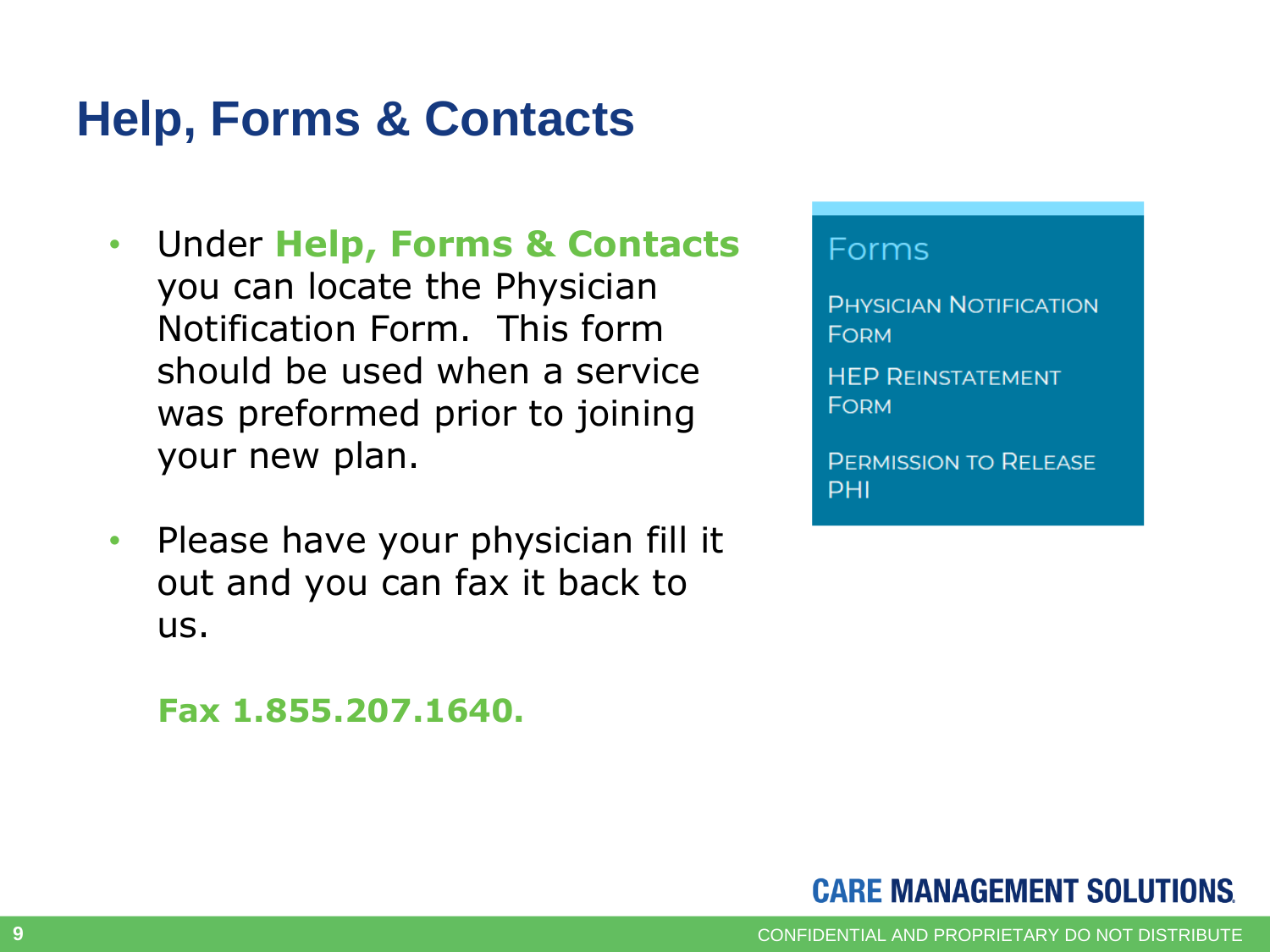### **View Your Personal Requirements via the Web Portal**

#### **Once registered, you can:**

- Check your compliance status
- Click on the "My Compliance Status" drop-down to check your family status
- If identified with a chronic condition, click "fix this" to take a 5 question survey or read a fact sheet to complete the requirement online